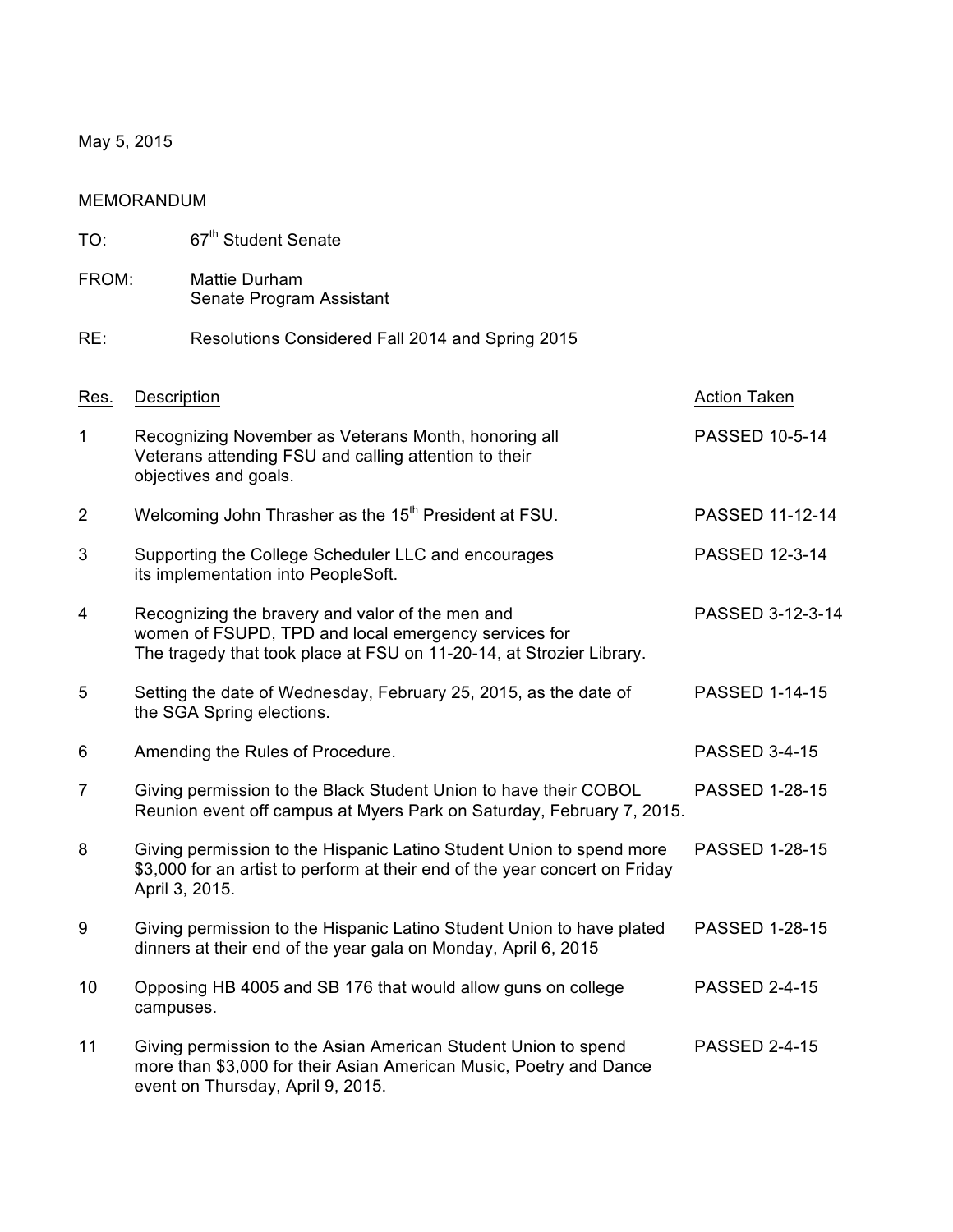| Res. | Description                                                                                                                                                                                                                                    | <b>Action Taken</b>   |
|------|------------------------------------------------------------------------------------------------------------------------------------------------------------------------------------------------------------------------------------------------|-----------------------|
| 12   | Approving the Legislative Agenda from the SGA Office of Governmental<br>Affairs for FSU student body.                                                                                                                                          | <b>PASSED 2-4-15</b>  |
| 13   | Recognizing February as Black History Month and the satisfaction of<br>the work of BSU and other organizations in their efforts to educate<br>and empower the student body of the contributions of African<br>Americans.                       | <b>PASSED 2-11-15</b> |
| 14   | Amending the Rules of Procedure Rule 10.04.                                                                                                                                                                                                    | <b>PASSED 2-4-15</b>  |
| 15   | Giving permission to the Center for Participant Education to spend more<br>than \$3,000 to bring Masao Suzuki to FSU on to speak on Thursday,<br>March 26, 2015.                                                                               | <b>PASSED 2-18-15</b> |
| 16   | Asking the Multicultural Greek Council to expand its membership to<br>to accept a fraternity of the National Asian Pacific Islander American<br>Pan-Hellenic Association (NAPA) in Spring 2015.                                                | <b>PASSED 2-18-15</b> |
| 17   | Recognizing March as Women's History Month and recognizing WSU<br>for the work in educating the student body about the contributions<br>of women to our history, university and community.                                                     | <b>PASSED 3-4-15</b>  |
| 18   | Recognizing the week of March 28 through April 6 as Cesar Chavez<br>Week and calling attention to the work of HLSU and other organizations<br>in their efforts to empower and educate the student body about the<br>Hispanic/Latino community. | <b>PASSED 3-4-15</b>  |
| 19   | Supporting HB 925 and SB 1420 and urge their passage in the Florida<br>Legislature and advise the Governor to sign them into law.                                                                                                              | <b>PASSED 3-4-15</b>  |
| 20   | Giving permission to the Black Student Union to spend over \$3,000<br>to travel on their service trip to New Orleans on April 10-12, 2015.                                                                                                     | <b>PASSED 3-25-15</b> |
| 21   | Giving permission to WVFS V89 to have their "V89 Summer<br>Throwdown V" at Sidebar on April 3, 2015.                                                                                                                                           | PASSED 3-18-15        |
| 22   | Opposing HB 583, which would deny transgender people access to<br>public facilities that match their gender identity.                                                                                                                          | PASSED 3-18-15        |
| 23   | Recognizing March 18 through April 18, 2015, as Asian American and<br>Pacific Islander Heritage Month and notes with highest satisfaction the<br>work of the AASU and other organizations at FSU on their work during<br>this month.           | PASSED 3-18-15        |
| 24   | Recognizing the student - led initiative known as FSU STEAM and<br>supporting their efforts to establish effective methods to promote arts,<br>humanities, and STEM programs at FSU.                                                           | <b>PASSED 4-1-15</b>  |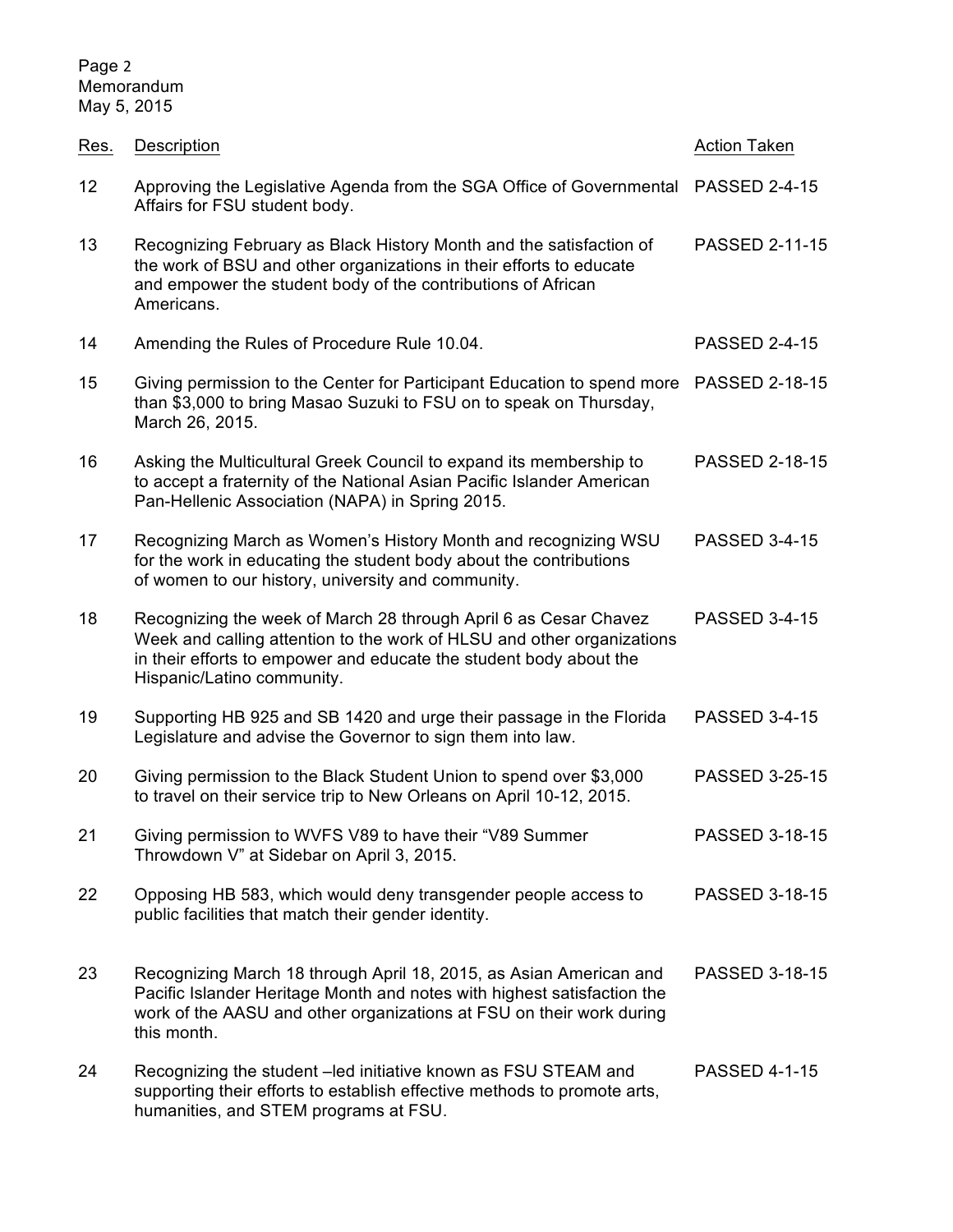Page 3 Memorandum May 5, 2015

| Res. | Description                                                                                                                                                                                                                                                          | <b>Action Taken</b>   |
|------|----------------------------------------------------------------------------------------------------------------------------------------------------------------------------------------------------------------------------------------------------------------------|-----------------------|
| 25   | Supporting Congressional passage of the Collegiate Housing and<br>Infrastructure Act.                                                                                                                                                                                | <b>PASSED 4-8-15</b>  |
| 26   | Recognizing the month of April as Earth Month and supporting the<br>Office of Student Sustainability Initiative and Sustainable Campus in<br>their efforts to educate the community in sustainable options and eco-<br>friendly alternatives to preserve the planet. | <b>PASSED 4-8-15</b>  |
| 27   | Asking the Faculty Senate to remove the language "work restricted"<br>from the Religious Observance Policy.                                                                                                                                                          | <b>PASSED 4-22-15</b> |
| 28   | Expressing disappointment that neither graduate students nor<br>Graduate assistants had representation on the local Fees<br>Committee.                                                                                                                               | <b>PASSED 4-22-15</b> |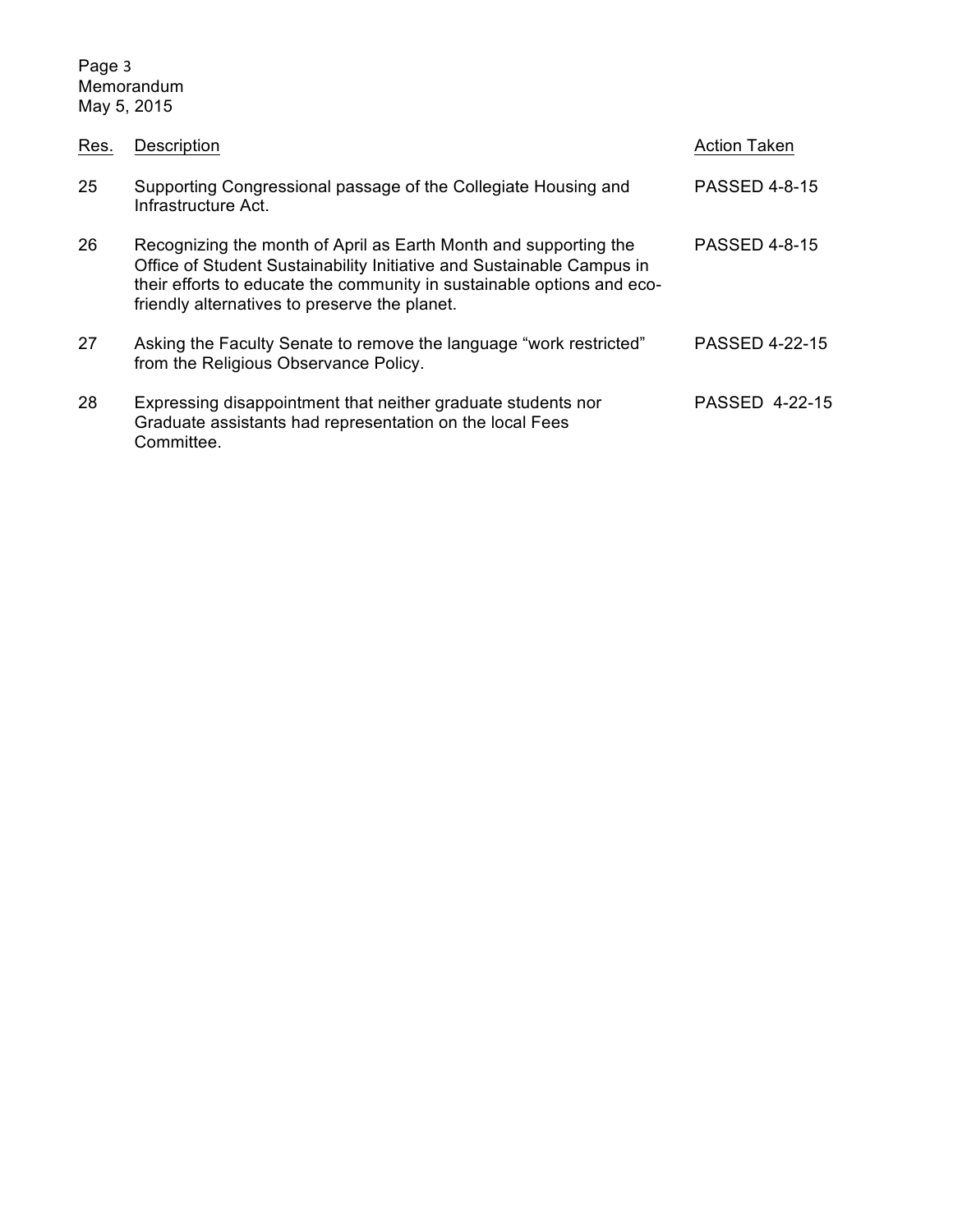December 1, 2015

|       | <b>MEMORANDUM</b> |                                                                                                                                                                                                                                                            |                       |
|-------|-------------------|------------------------------------------------------------------------------------------------------------------------------------------------------------------------------------------------------------------------------------------------------------|-----------------------|
| FROM: |                   | Mattie Durham, Senate Program Assistant                                                                                                                                                                                                                    |                       |
| TO:   |                   | The 67 <sup>th</sup> Student Senate                                                                                                                                                                                                                        |                       |
| RE:   |                   | Resolutions considered the 67 <sup>th</sup> Senate Summer & Fall 2015                                                                                                                                                                                      |                       |
| Res.  | Description       |                                                                                                                                                                                                                                                            | <b>Action Taken</b>   |
| 29    |                   | Giving permission to WVFS V89 Radio Station to have their event,<br>V89 Summer Showcase, off campus at Pug's Live on June 5-6, 2015.                                                                                                                       | PASSED 5-29-15        |
| 30    | of Fame.          | Nominating Student Senate President Andrew Forst to the Senate Hall                                                                                                                                                                                        | <b>PASSED 7-22-15</b> |
| 31    |                   | Giving permission to the Women Student Union to spend \$7,000 from<br>their Contractual Services account to assist Union Productions to pay<br>to bring Jessica Williams, a Senior Correspondent on the Daily Show,<br>to speak at FSU on August 27, 2015. | PASSED 7-22-15        |
| 32    |                   | Asking the FSU-BOT to amend Article 7 of the current Collective<br>Bargaining Agreement to allow Graduate Students to seek employment<br>outside of FSU, that does not result in a conflict of interest.                                                   | <b>PASSED 7-22-15</b> |
| 33    |                   | Giving the Black Student Union permission to spend more than<br>\$3,000 for their "Comedic Relief" event in Moore Auditorium on<br>October 3, 2015.                                                                                                        | <b>PASSED 9-9-15</b>  |
| 34    |                   | Determining the date of the SGA Fall elections. Elections were held on<br>Wednesday, October 14, 2015.                                                                                                                                                     | <b>PASSED 9-9-15</b>  |
| 35    |                   | Approving the Student Academic Program committee funding for the<br>World Affairs Program and the FSU Forensics Program and splitting<br>the money evenly.                                                                                                 | <b>PASSED 9-2-15</b>  |
| 36    | 15, 2016.         | Giving the Black Student Union permission to spend more than<br>\$3,000 to bring Tariq Nasheed to FSU to speak on Monday, February                                                                                                                         | <b>PASSED 9-9-15</b>  |
| 37    |                   | Giving the Veterans Student Union permission to host their General<br>Body Meeting (GBM) at Fire Betty's Arcade.                                                                                                                                           | <b>PASSED 9-9-15</b>  |

38 Thanking Representatives Steve Crisafuli for his time and support in PASSED 9-23-15 Allowing the Senate to meet in the House Chamber on Wednesday, September 23, 2015.